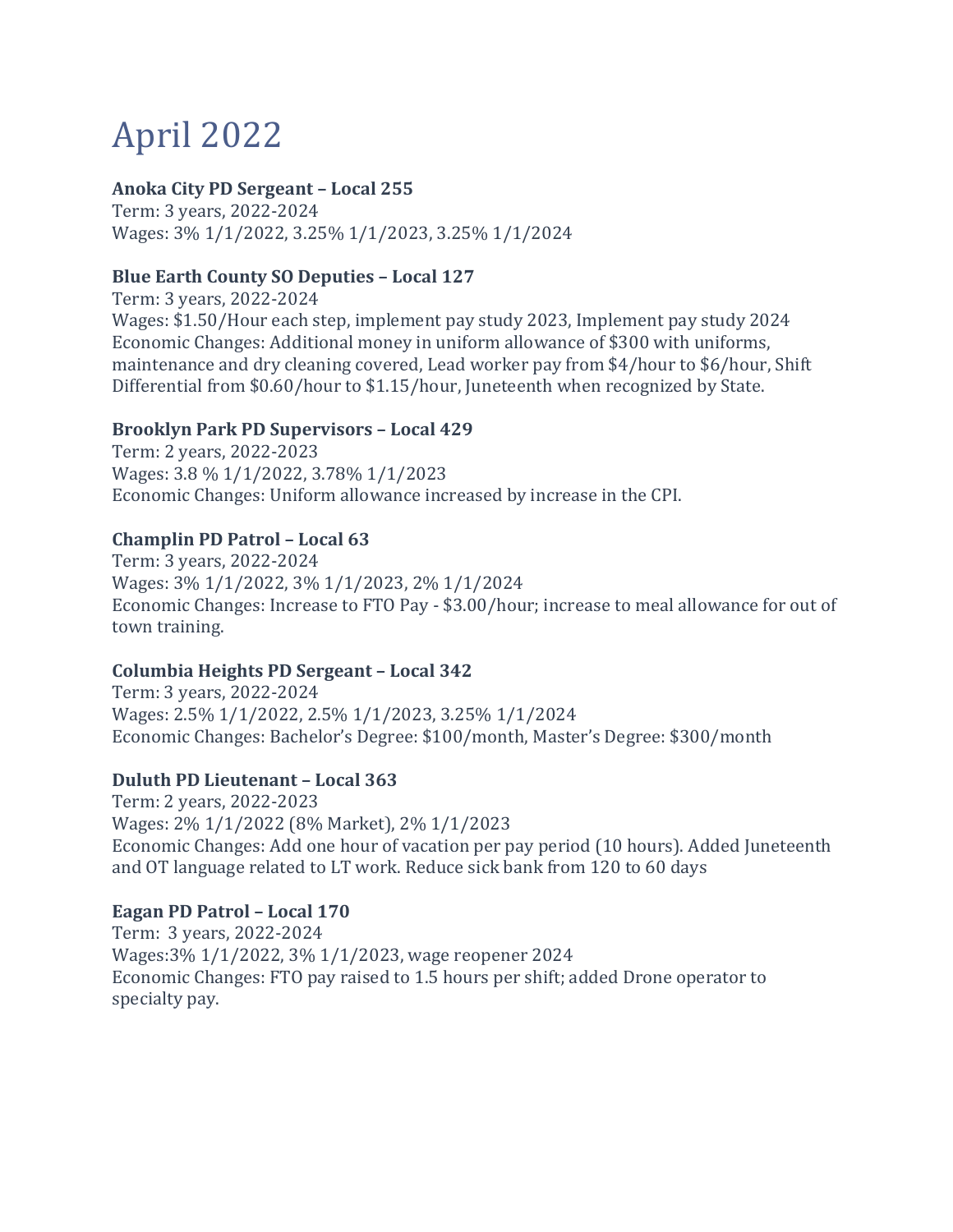## **Faribault PD Patrol – Local 357**

Term: 3 years, 2022-2024 Wages: 1.5% 1/1/2022, 2% 1/1/2023, 2.25% 1/1/2024. \*\*Wage scale restructured and shortened considerably, additional increases realized as the members have been transition to the new scale\*\* Economic Changes: 2.25 times rate of pay when working overtime on a holiday; addition of Mobile Field Force and Use of Force Instructor to the special duty pay benefit.

# **Fridley PD Sergeant – Local 310**

Term: 3 years, 2022-2024 Wages: 3% 1/1/2022, 3% 1/1/2023, 3% 1/1/2024 plus extra Step added to wage scale Economic Changes: 48 hours of extra PTO for wellness

# **Glenwood PD– Local 441**

Term: 2 years, 2022-2023 Wages: New pay plan 1/1/2022, 1.5% 1/1/2023, Economic Changes: Juneteenth when recognized by State, uniform allowance increase \$25 each year, shift differential increase from .90 to \$1.15/hour, floating holiday length equal to scheduled shift.

# **Hopkins PD Sergeant – Local 171**

Term: 2 years, 2021-2022 Wages: 2% 1/1/2021, 1% 12/11/2021; 2% 1/1/2022, 1% 7/1/2022; 3% 1/1/2023

# **Hutchinson PD Sergeant – Local 458**

Term: 1 year, 2022 Wages: 7% 1/1/2022. Merit based movement Economic Changes: \$1.00 and hour shift differential. One time clothing allowance \$350.00

# **Lyon County SO Licensed – Local 229**

Term: 3 years, 2022-2024 Wages: 3% 1/1/2022, 3% 1/1/2023, 3% 1/1/2024 Economic Changes: Change to the severance payout. 50% of current wage up to 480 hours. Trainer pay increased from \$1.00 to \$2.00

# **Lyon County SO Non-Licensed – Local 350**

Term: 3 years, 2022-2024 Wages: 3% 1/1/2022, 3% 1/1/2023, 3% 1/1/2024 Economic Changes: Change to the severance payout. 50% of current wage up to 480 hours. Trainer pay increased from \$1.00 to \$2.00

# **Maplewood PD Sergeants – Local 173**

Term: 1 years, 2021 Wages: 0% Economic Changes: 2% lump sum payment or 2k, whichever is greater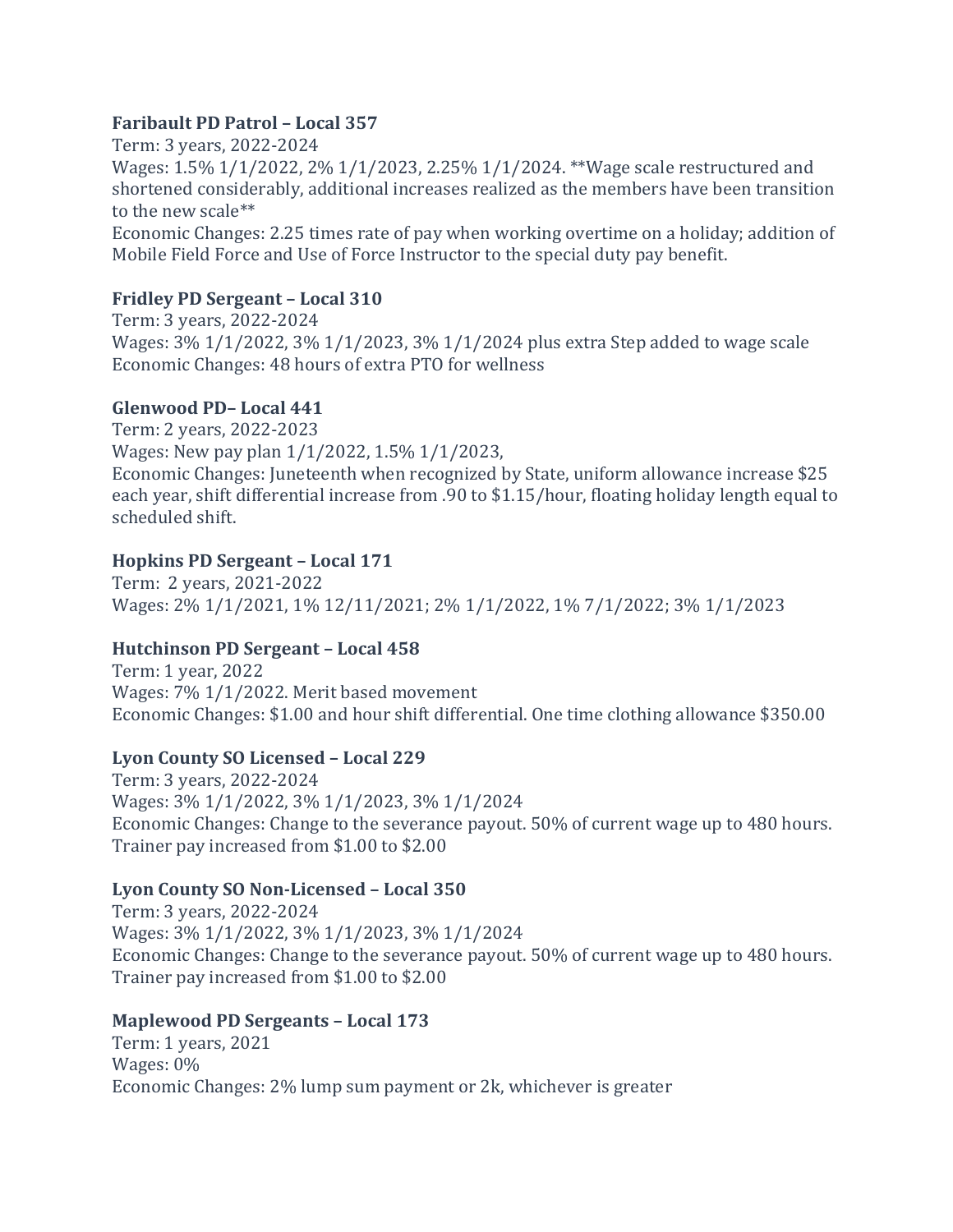## **Mankato PD – Local 122**

Term: 3 years, 2022-2024 Wages: Implement pay study 2022, 3% TBD 2023, 3% TBD 2024 (wage reopener if proposed COLA under 3%) Economic Changes: Insurance payment increase, Juneteenth when recognized by the State

## **Mankato Public Safety – Local 424**

Term: 3 years, 2022-2024 Wages: 2022 New wage matrix varying 3-9.5%, 3% 2023, 3% 2024 Economic Changes: Uniform increase of \$25 per year

## **Marshall PD – Local 190**

Term: 3 years, 2022-2024 Wages: New wage schedule 2022, 3% 1/1/2023, 3% 1/1/2024

## **North St Paul PD – Local 211**

Term: 3 years, 2022-2024 Wages: 3% 1/1/2022, 3% 1/1/2023, 3% 1/1/2024 Economic Changes: For SRO or Investigator's pay increase for \$200 to \$300. Shift diff is \$1.00 per hour, for hours worker 1800-0600

## **Oakdale PD – Local 197**

Term: 3 years, 2022-2024 Wages: 3% 1/1/2022, 3% 1/1/2023, 3% 1/1/2024 Economic Changes: Uniform allowance increase to \$1,000 per year. Work cell phones to be provided (see MOA) rather than a stipend for phones as before. Addition of trainer pay for firearms, defensive tactics and other qualified instructors.

## **Otter Trail Co Deputies – Local 397**

Term: 1 years, 2022 Wages: new wage pay grid

# **Park Rapids PD PD Sergeants – Local 488**

Term: 1 years, 2022 Wages: 3% 1/1/2022, market adjustment of .22 and 1.5% Economic Changes: Investigator Sergeant shall receive a differential of .25/hour

## **Rogers PD – Local 509**

Term: 3 years, 2022-2024 Wages: 2022 - 3.5% COLA & Market Adjustment of .85 to top step 2023 - 3.5% COLA & Market Adjustment of 1.5% 2024 - 3.5% COLA & Market Adjustment of 2% Economic Changes: Life insurance increase from \$10k to \$20K, FTO increase from \$3/Hour to one hour each shift